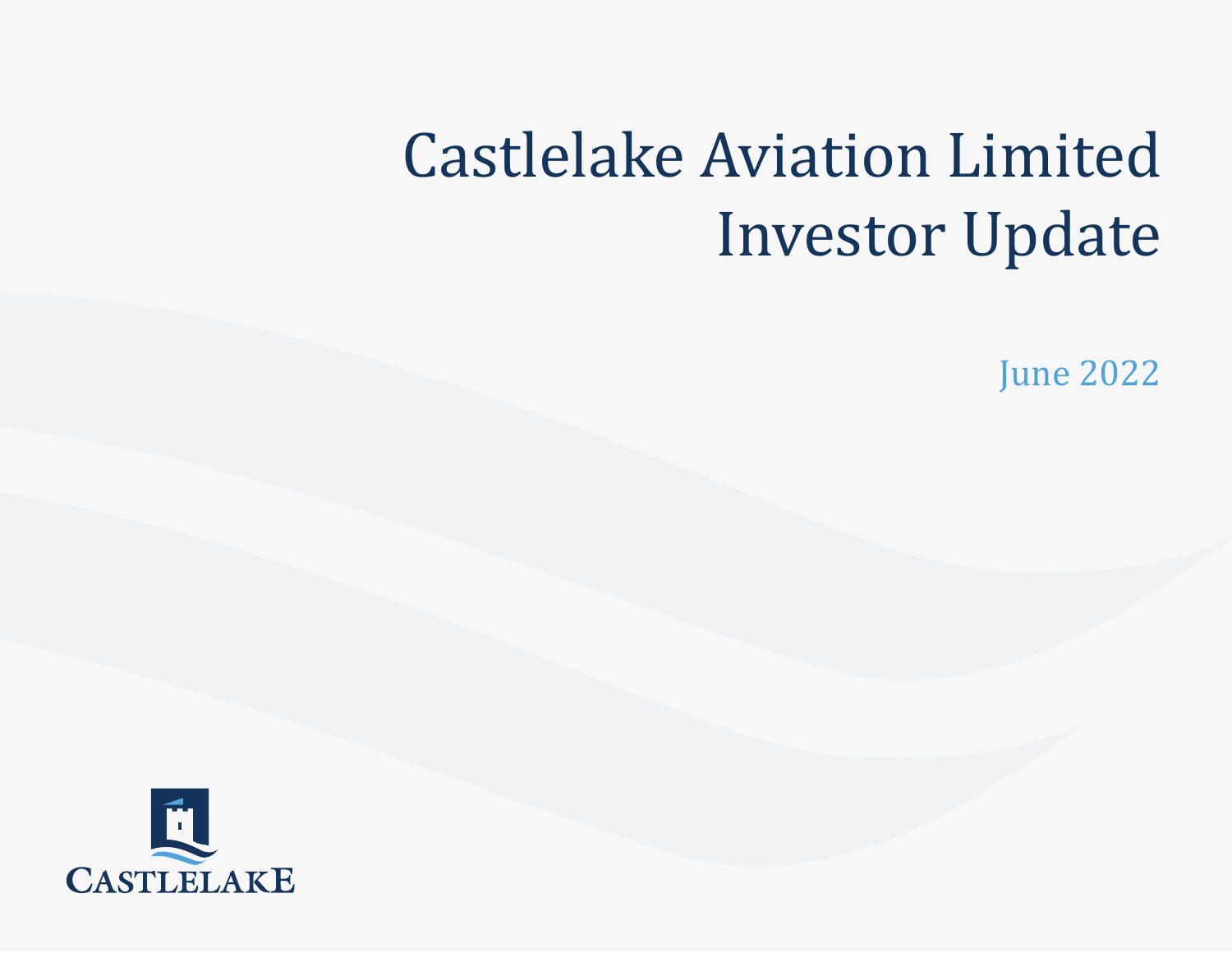### **Disclosures**



The information contained in this Presentation (this "Presentation") is confidential and proprietary, may contain material, confidential, nonpublic information, is provided for information purposes only, may not be reprodu part or used for any other matter absent express written permission from Castlelake Aviation Limited ("CA", "we", "us" or "our"), and is intended for use only with and by existing CA investors. By accepting delivery of thi recipient agrees that it (i) will treat this Presentation as strictly confidential, (ii) will not distribute or provide this Presentation, in whole or in part, to any person outside its organization other than its accounta such persons are advised of the highly confidential nature of this Presentation and agree not to distribute it outside their organization) or as otherwise required by law, and (iii) will destroy this Presentation, or any p Presentation, upon request by CA. Neither CA nor any of its subsidiaries, affiliates, agents, or representatives makes any representation or warranty, express or implied, as to the accuracy or completeness of the informati

Except where otherwise indicated, the information provided in this Presentation is based on matters as they exist as of March 31, 2022, or as of such earlier date as otherwise specified, and not as of any future date, and otherwise revised to reflect information that subsequently becomes available, or circumstances existing or changes occurring after the date hereof (whether or not some other recipients receive notice of such changes or upd information).

This Presentation does not and is not intended to constitute investment advice, nor does it constitute an offer to sell or a solicitation of an offer to buy any security. No sale of CA interests will be made in any jurisdi solicitation, or sale is not authorized or to any person to whom it is unlawful to make the offer, solicitation, or sale.

Nothing herein is intended to constitute legal, tax or investment advice from CA. Each investor should consult its own attorney, business adviser and tax adviser as to legal, business, tax and related matters concerning th contained herein and to the advisability of any investment in securities issued by CA.

This presentation includes forward-looking statements in addition to historical information. These forward-looking statements relate to matters such as the aviation industry, business strategy, goals and expectations conce position, future operations, profitability, capital expenditures, liquidity and capital resources and other financial and operating information. We have used the words "anticipate," "assume," "believe," "budget," "continue "expect," "intend," "may," "plan," "potential," "predict," "project," "will," "future" and similar terms and phrases to identify forward-looking statements in this offering memorandum. Forward-looking statements reflect cu regarding future events, results or outcomes. These expectations may or may not be realized. Some of these expectations may be based upon assumptions or judgments that prove to be incorrect. Any such forward-looking statem guarantees of future performance and involve risks, uncertainties and other factors that may cause our actual results, performance or achievements, or industry results, to vary materially from future results, performance o those of our industry, expressed or implied in such forward-looking statements. Such factors include, among others:

- the severity, extent and duration of the ongoing global COVID-19 and any governmental measures to try to contain the virus could have a negative impact on the performance of the airlines and, in turn, our liquidity;
- the effects of the Russia/Ukraine conflict on the global economy, in general, and the aviation industry, in particular;
- the ability to lease, remarket or sell aircraft on favorable terms or at all;
- availability of credit to airlines from the capital markets and financial institutions to provide working capital and to refinance existing indebtedness;
- variability of supply and demand for aircraft;
- difficulties and costs in acquiring or managing aircraft, on favorable terms or at all;
- the competitive environment in the aircraft leasing industry;
- the risks on the ability of lessees, borrowers and other counterparties to perform their obligations under their leases and loans;
- the ability of aircraft and engine manufacturers to remain financially stable and producing aircraft and engines;
- technological innovation and new types of aircraft and engines;
- proper maintenance of the aircraft;
- high fuel prices and fuel price volatility;
- airline customers preference to purchase their own aircraft rather than entering into aircraft leasing or financing arrangements;
- changes in tax and exposure to a wide range of income and other taxes and tax costs as a result of operating in the multiple jurisdictions;
- maintenance cost of airworthiness directives compliance;
- environmental regulations;
- operational costs and obsolescence of aircraft;
- natural disasters;
- aircraft repossession costs and timing;
- the risk that lessees' or borrowers' fail to maintain the required insurance or that certain types of contingent insurance will become available to us;
- lessees' or borrowers' ability to maintain aircraft duly registered with the appropriate governmental civil aviation authority;
- airline customers' ability to appropriately discharge aircraft liens;
- changes in global economic conditions and political developments, including with respect to the invasion of Ukraine by Russia;
- exposure to trade and economic sanctions and other governmental restrictions;
- economic, legal and political risks associated with emerging markets;
- terrorist attacks or the fear of such attacks or civil unrest;
- data security and privacy risks;
- changes in banks' inter-bank lending rate reporting practices or the method pursuant to which LIBOR is determined;
- our ability to attract and retain key personnel through Castlelake L.P.;
- the performance of support services by Castlelake L.P. and our limited ability to terminate and limited remedies available against Castlelake under our management and servicing agreements;
- potential conflicts of interest with Castlelake;
- cybersecurity incidents involving us or our customers; and
- the other risks and uncertainties identified in this report.

Such forward-looking statements should be regarded solely as our current plans, estimates or beliefs. We do not intend to update, and do not undertake any obligation to update, any forward-looking statements to reflect fut circumstances after the date of such statements. Given such limitations, you should not rely on these forward-looking statements in making a decision whether to invest in the Notes.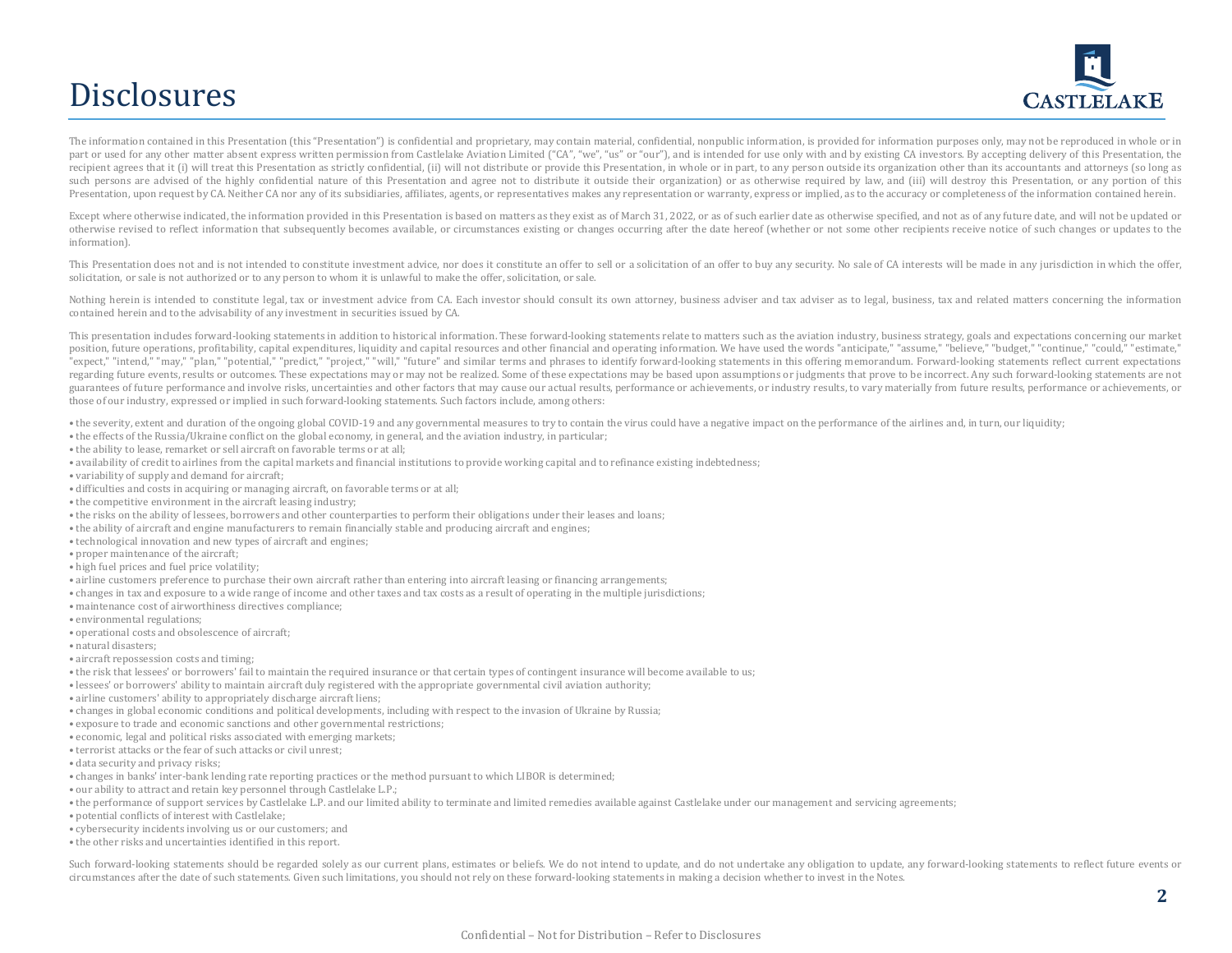### Table of Contents



| 1 | <b>Castlelake Aviation Limited Overview</b> |    |
|---|---------------------------------------------|----|
|   | 2 Sector Update                             |    |
|   | 3 Portfolio Overview                        |    |
|   | 4 Financial Update                          | 14 |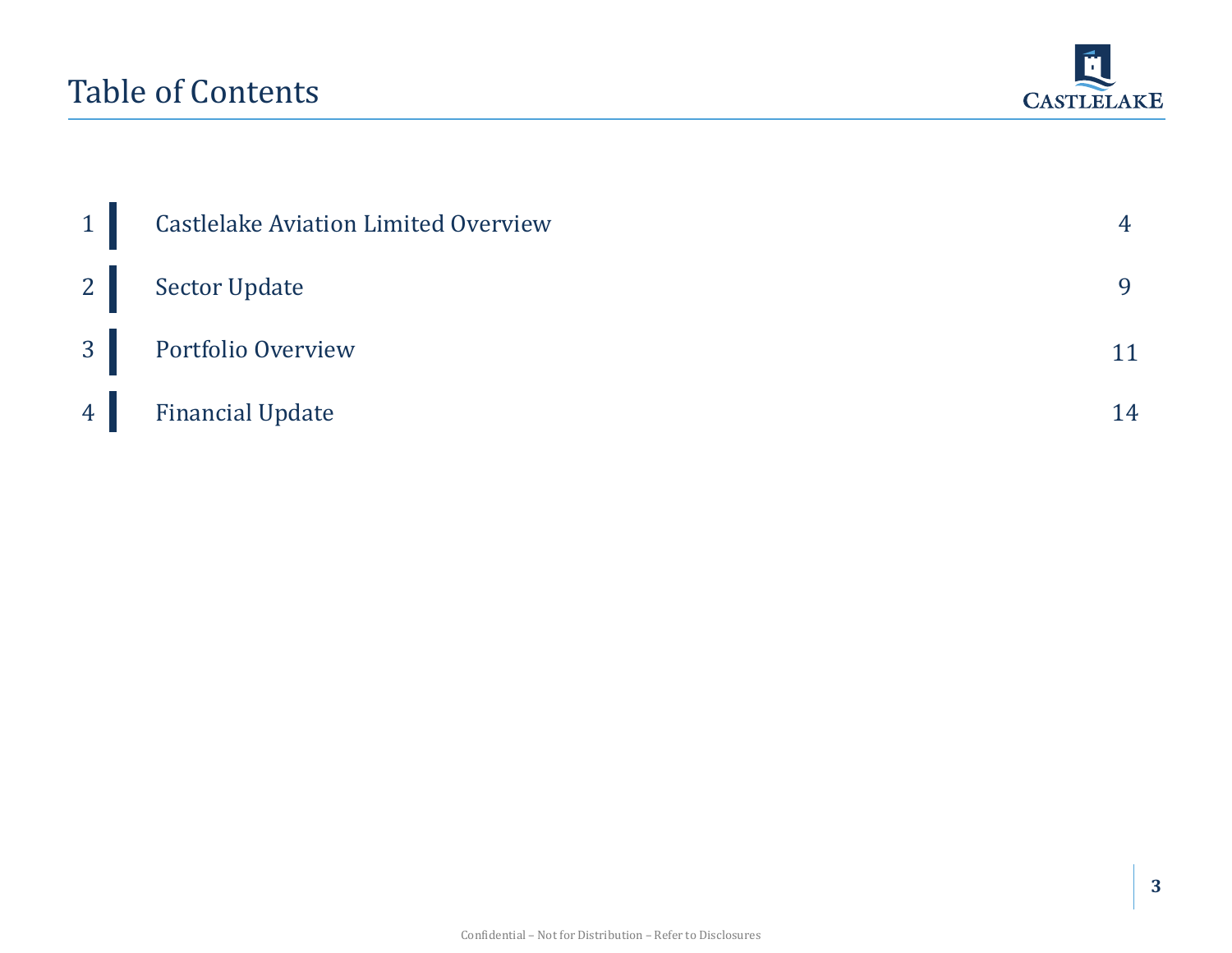## Castlelake Aviation Limited Overview

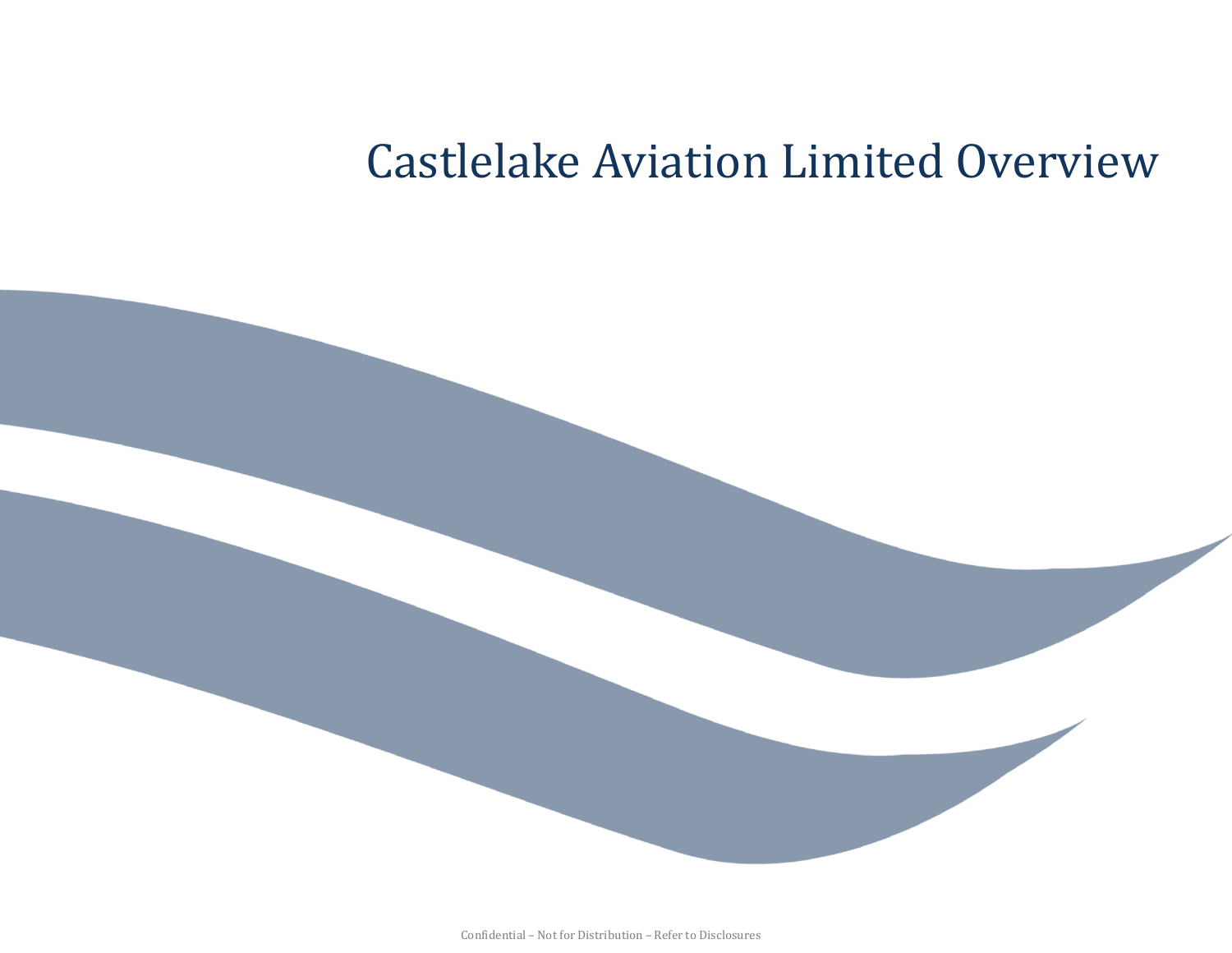## Castlelake Aviation Overview



**5**

Castlelake has developed a track record of aircraft investing and low incidence of loss across aviation cycles



1. Includes aircraft that Castlelake owns (273 aircraft), are in Castlelake's actionable pipeline (40) and for which Castlelake has provided financing (52 aircraft) as of March 31, 2022. Information herein includes forward-looking statements such as estimates, projections, forecasts, targets, and other similar information. There can be no assurance that any forward-looking statement, estimate, projection, forecast, target, or other similar information will prove accurate. These projections are based on the expectations of Castlelake using information, judgments, and assumptions believed to be reasonable in the circumstances can be no assurance that any such projections will be realized nor that the information, judgments, and assumptions used by Castlelake are accurate. There can be no assurance any projected or pipeline investment opportunit will be consummated nor that any such investments will result in positive returns. Castlelake's data includes projected aircraft which remain subject to contract, and which may not be consummated.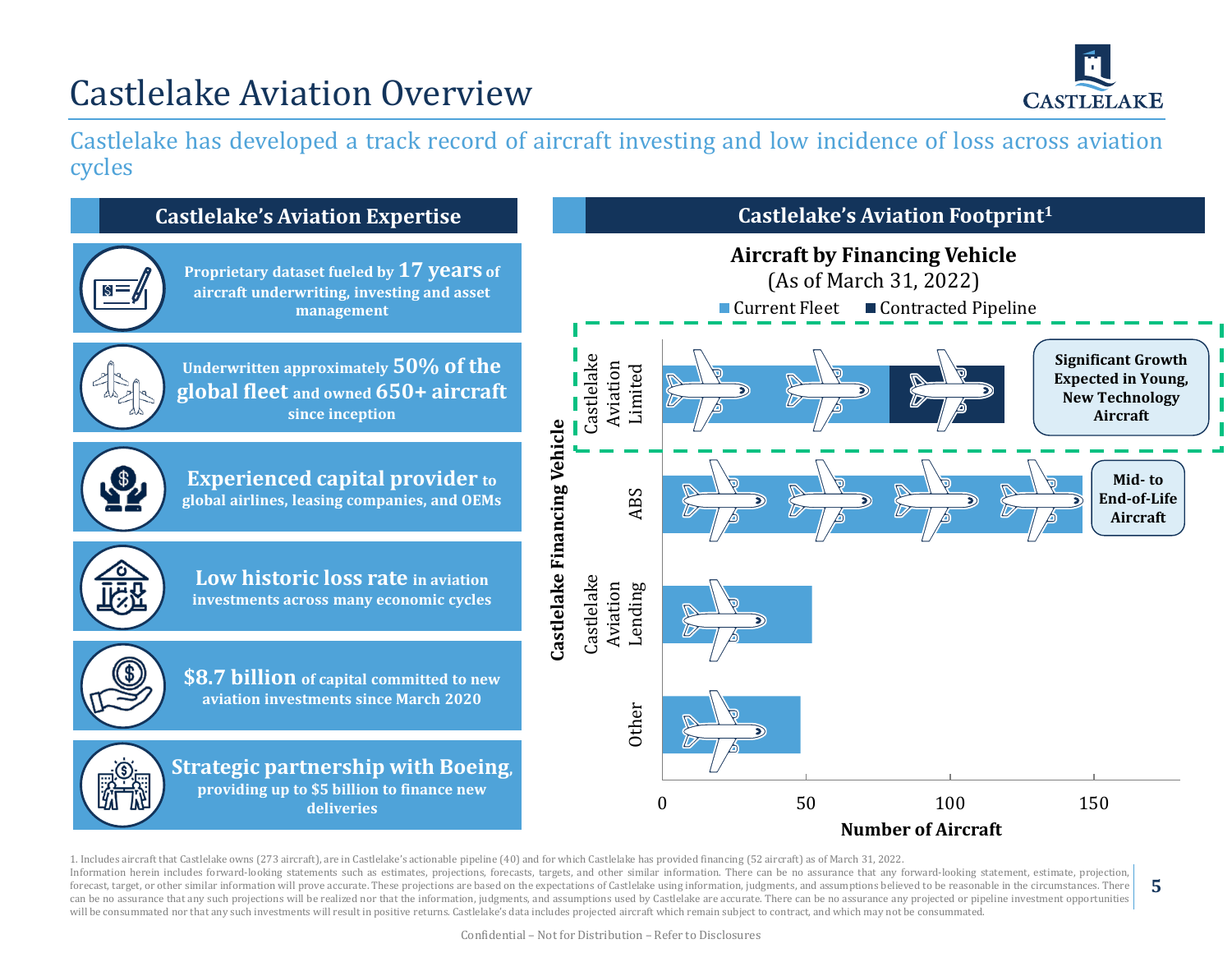## Castlelake Aviation Limited



Castlelake Aviation Limited ("CA") is built on the experience and expertise of Castlelake, a leading global aviation-focused alternative investment firm which has invested more than \$16 billion<sup>1</sup> in aviation opportunities



<sup>1.</sup> Debt and equity invested across all private market funds and vehicles managed by Castlelake from inception in 2005 through March 31, 2022.

3. Data as of March 31, 2022; includes aircraft that Castlelake owns (273) as well as those collateralizing financings provided by Castlelake to customers (52).

5. Remaining lease term, average aircraft age and airframe type are weighted by book value of the assets defined as: (i) "Flight Equipment held for Operating Lease, Net" with respect to our on operating lease, and excluding "Maintenance Rights and Lease Premium", (ii) "Net Investment in Finance Lease" with respect to our aircraft on finance lease and (iii) "Loan Receivables, Net" with respect to our loan portfolio.

<sup>2.</sup> Actual events or conditions may differ materially, and there is no guarantee that historical trends will continue. CLA IV closed in December 2021 with \$1.6bn in committed capital..

<sup>4.</sup> Represents fleet as of March 31, 2022.

<sup>6.</sup> Assumes 5 of the aircraft in the current pipeline are acquired by year-end.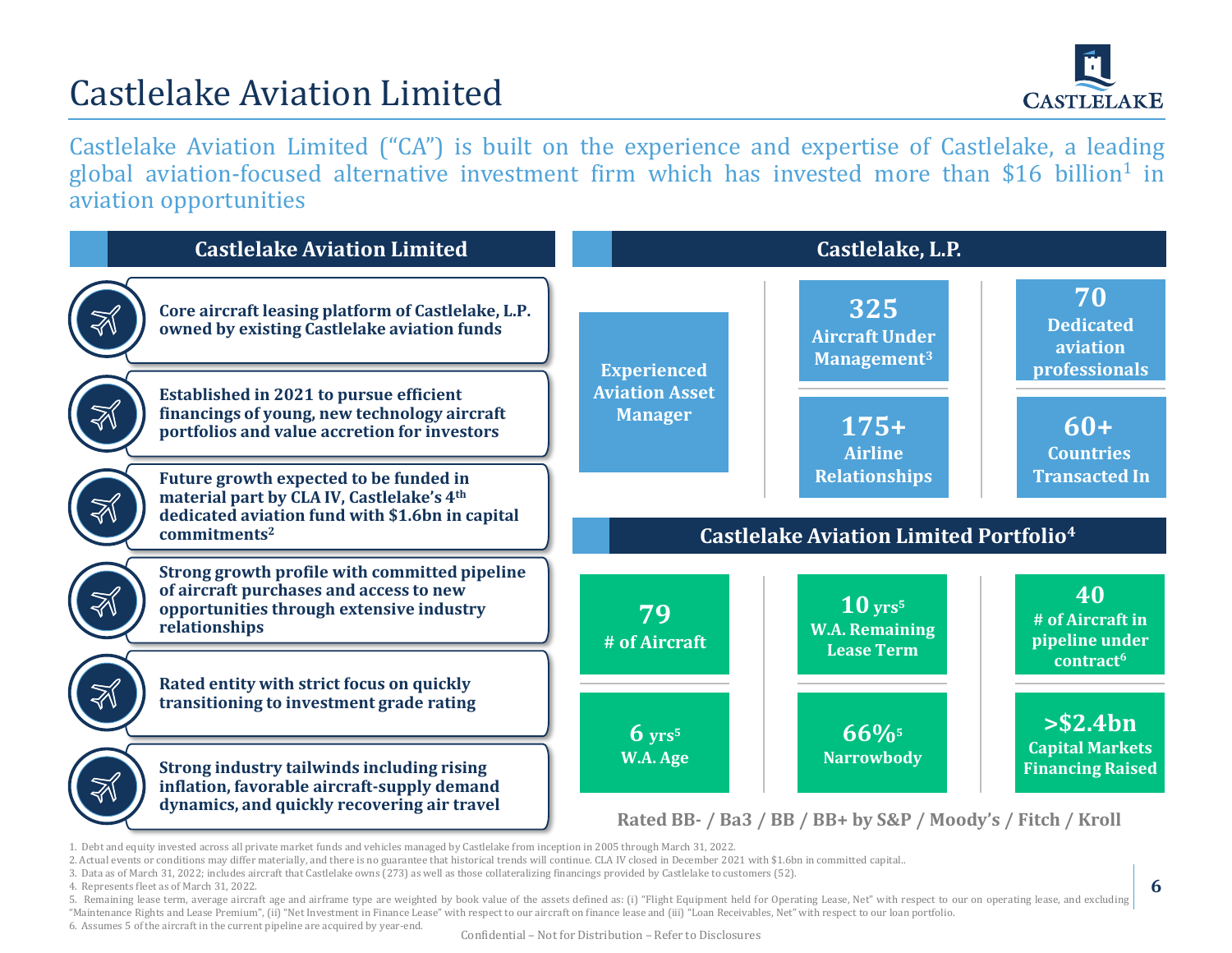

**7**

### Castlelake Aviation Limited

#### Strong growth profile with committed pipeline of aircraft purchases and access to new opportunities



1. Immediate pipeline as of May 2022. Includes aircraft subject to signed purchase agreements.

Information herein includes forward-looking statements such as estimates, projections, forecasts, targets, and other similar information. There can be no assurance that any forward-looking statement, estimate, projection, forecast, target, or other similar information will prove accurate. These projections are based on the expectations of Castlelake using information, judgments, and assumptions believed to be reasonable in the circumstances can be no assurance that any such projections will be realized nor that the information, judgments, and assumptions used by Castlelake are accurate. There can be no assurance any projected or pipeline investment opportunit will be consummated nor that any such investments will result in positive returns. These are proposed indicative terms and remain subject to contract.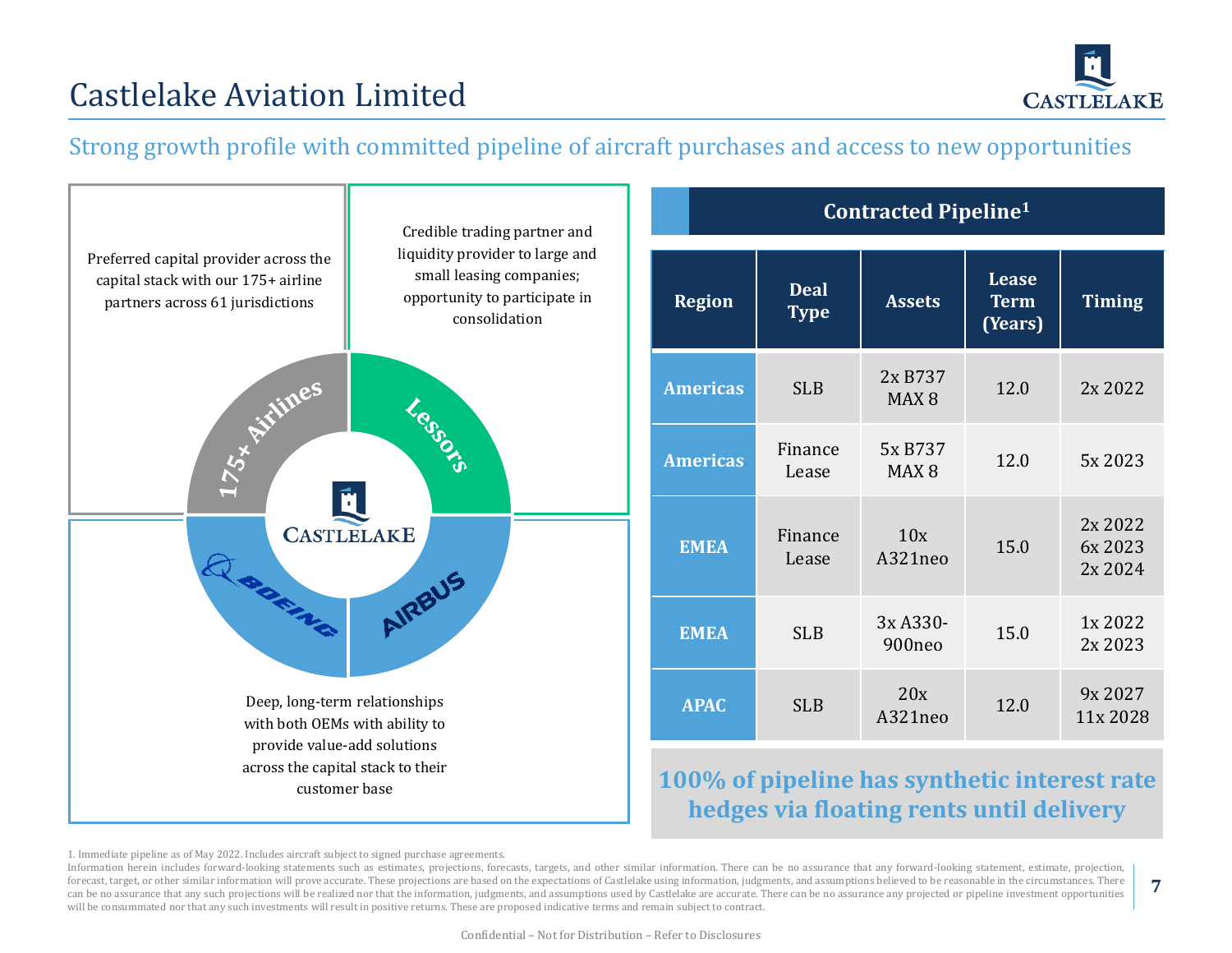

#### ESG items

|  | Castlelake, L.P.'s Commitment to Sustainable<br><b>Aviation</b>                                                                                                                                                              |                                                                         | <b>Castlelake Aviation Limited's Approach</b>           |                                                                   |  |
|--|------------------------------------------------------------------------------------------------------------------------------------------------------------------------------------------------------------------------------|-------------------------------------------------------------------------|---------------------------------------------------------|-------------------------------------------------------------------|--|
|  | Signatory of the Principles of Responsible<br>Investment (PRI), a network of international<br><b>PRI</b> Principles for<br>investors committed to including ESG factors in<br>their investment decision making               |                                                                         | <b>Castlelake Aviation Limited's Immediate Pipeline</b> |                                                                   |  |
|  | Contracted RepRisk, a leading expert in the<br>RepRisk<br>space, to enhance our ability to do integrate ESG<br>diligence and monitoring into our underwriting<br>Member of the Aviation Working Group's ESG<br>working group |                                                                         | <b>Next Generation / New</b><br><b>Technology</b>       | <b>100%</b>                                                       |  |
|  |                                                                                                                                                                                                                              |                                                                         | <b>Current Generation /</b><br><b>Old Technology</b>    | $0\%$                                                             |  |
|  |                                                                                                                                                                                                                              |                                                                         |                                                         |                                                                   |  |
|  | Founding member of the Impact on Sustainable<br>Aviation industry group, a new and<br>independent association dedicated to achieving<br>net-zero carbon emissions by 2050                                                    | <b>Providing capital to</b><br>help airlines<br><b>transition their</b> |                                                         | <b>Committed to</b><br>maintaining a young,<br>fuel-efficient and |  |
|  | Supportive of the International Air Transport<br>Association's (IATA) resolution to achieve net-<br>zero carbon emissions by 2050                                                                                            |                                                                         | global fleets to fuel-<br>efficient aircraft            | new technology<br>aircraft portfolio                              |  |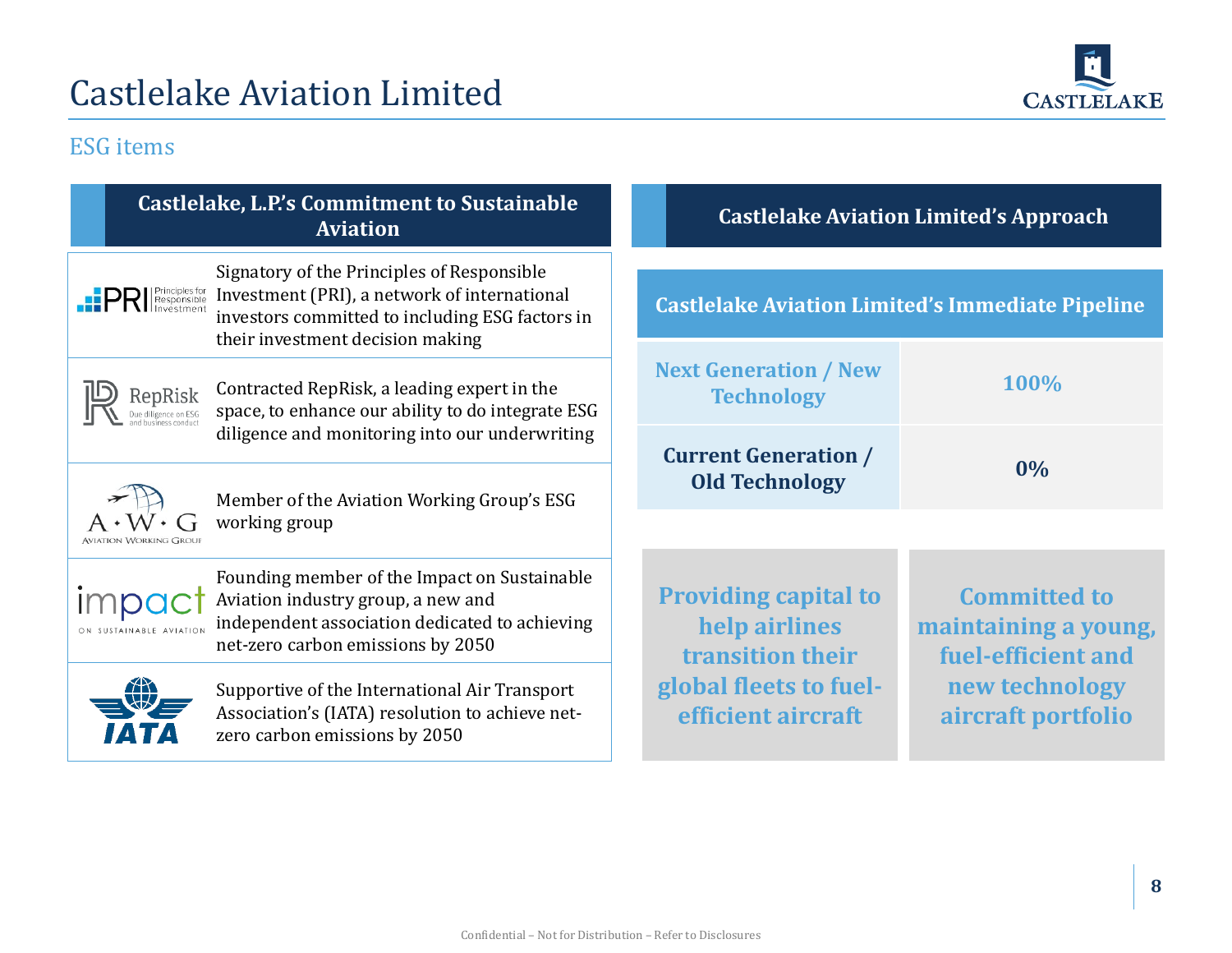## Sector Update

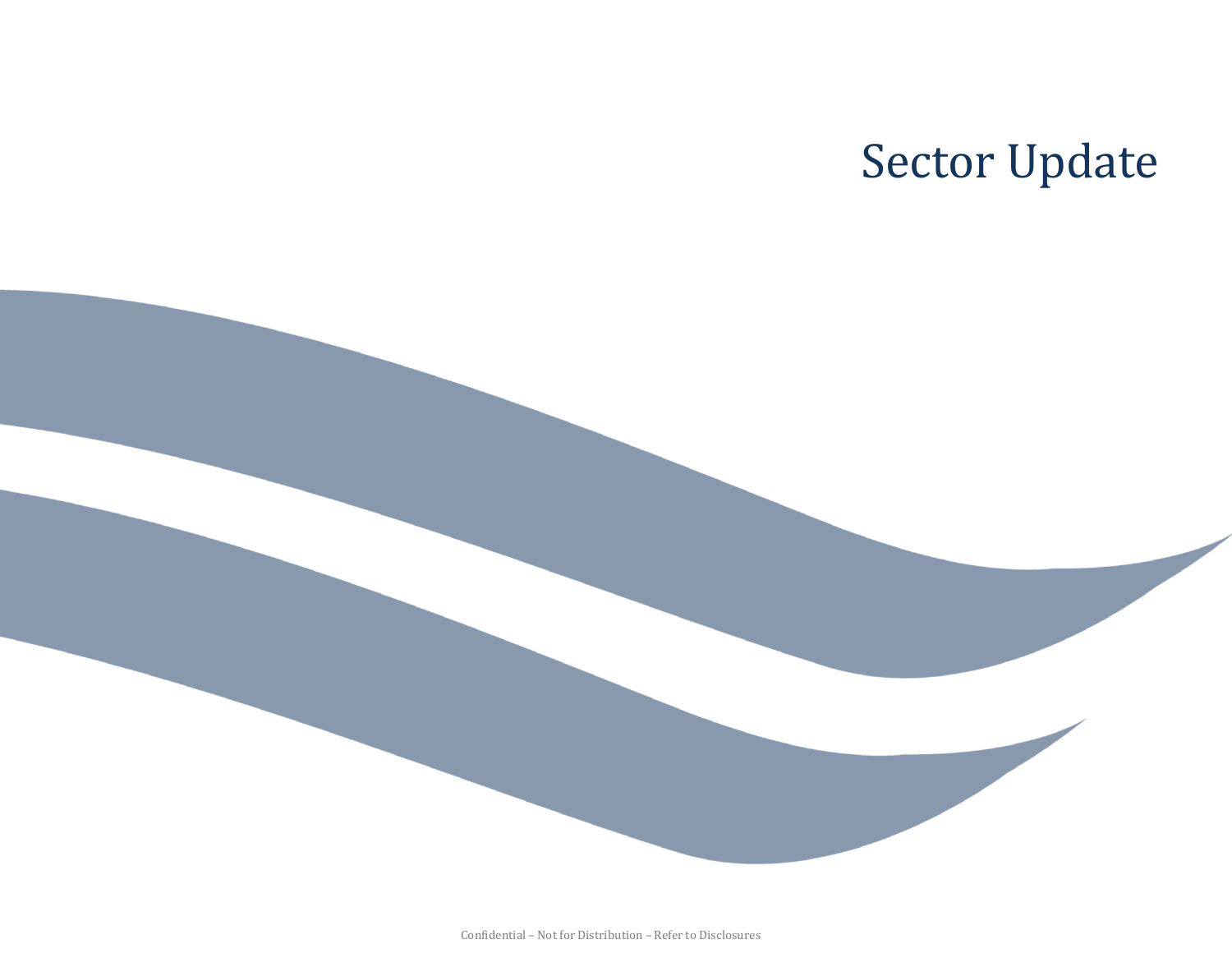### Sector Update



#### We believe recent macro themes represent significant tailwinds

- **Aircraft Supply / Demand Appears Favorable**
	- $\rightarrow$  Mass retirements
	- $\rightarrow$  New production shortage
	- $\rightarrow$  Pax demand rebounding
	- $\rightarrow$  Lease rates recovered
	- $\rightarrow$  Large new backlog



- **1 Capital Supply / Demand 2 Over-Arching Appears Favorable**
	- $\rightarrow$  Pre-pandemic new entrants exiting
	- $\rightarrow$  Chinese focused onshore
	- $\rightarrow$  Lessor consolidation
	- $\rightarrow$  Banks retrenching
	- $\rightarrow$  Airline cash held for operations





**3**

- $\rightarrow$  Inflationary assets
- $\rightarrow$  Airlines passing through cost inflation
- $\rightarrow$  Airlines proved resilient
- $\rightarrow$  Lessors performed through crisis
- $\rightarrow$  Financing gap

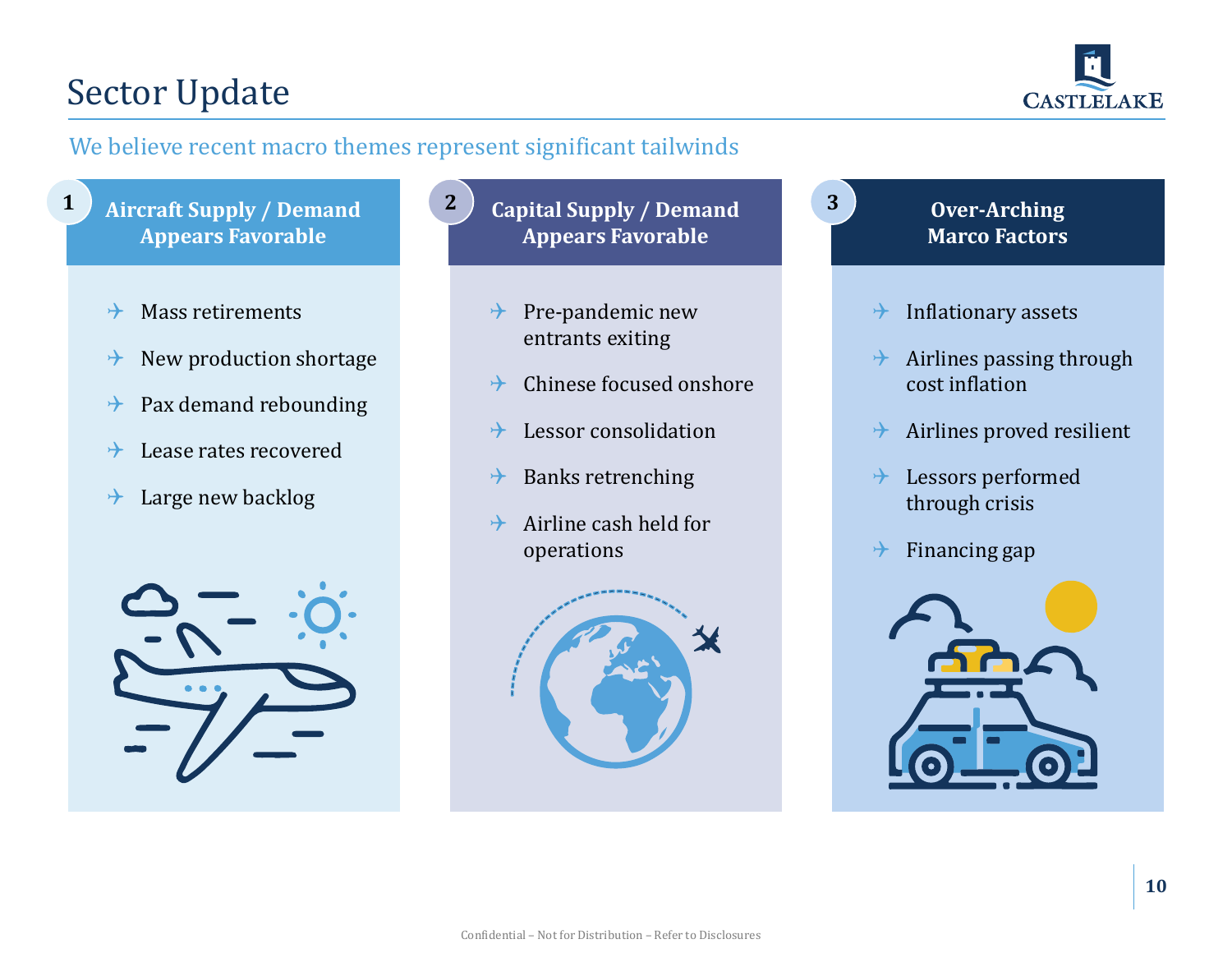## Portfolio Overview

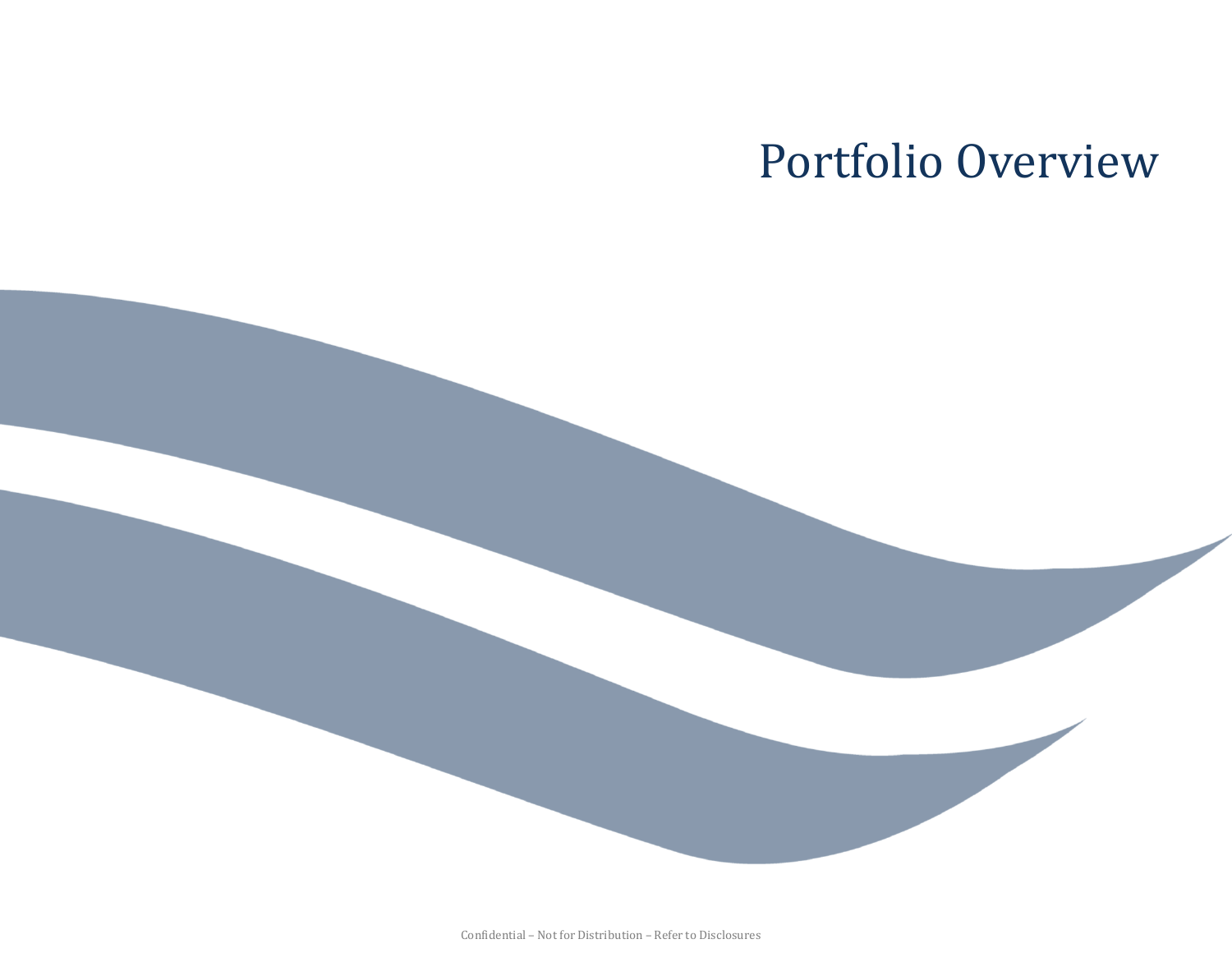## Portfolio Overview



#### Highlights and aircraft portfolio status

#### **Q1 2022 Updates**

- $\rightarrow$  Collected 98% of contractual lease payments during Q1 2022
- $\rightarrow$  Portfolio Weighted Average Lease Rate Factor of 0.897%
- $\rightarrow$  0% lease expiries through 2023
- $\rightarrow$  Closed SLB of 5x A330-200F with Latin American-based airline on operating lease
- $\rightarrow$  Closed SLB of 2x B737 MAX 8 with Latin American-based airline on finance lease
- Delivered B737-900ER to American-based airline on finance lease

| <b>Portfolio Status</b>                               | <b>Mar 2022</b> | <b>Dec 2021</b> |
|-------------------------------------------------------|-----------------|-----------------|
| # of Aircraft                                         | 79              | 72              |
| Wtd. Avg. Age <sup>1</sup>                            | <b>6 years</b>  | 5.8 years       |
| <b>Wtd. Avg. Remaining Lease</b><br>Term <sup>1</sup> | 10.0 years      | 10.2 years      |



**12** 1. Remaining lease term, average aircraft age and airframe type are weighted by book value of the assets defined as: (i) "Flight Equipment held for Operating Lease, Net" with respect to our on operating lease, and excluding "Maintenance Rights and Lease Premium", (ii) "Net Investment in Finance Lease" with respect to our aircraft on finance lease and (iii) "Loan Receivables, Net" with respect to our loan portfolio. Past performance is not an indication or guarantee of future results. There can be no guarantee that historical trends will continue. Actual events or conditions may differ materially, and there is no guarantee that histor will continue.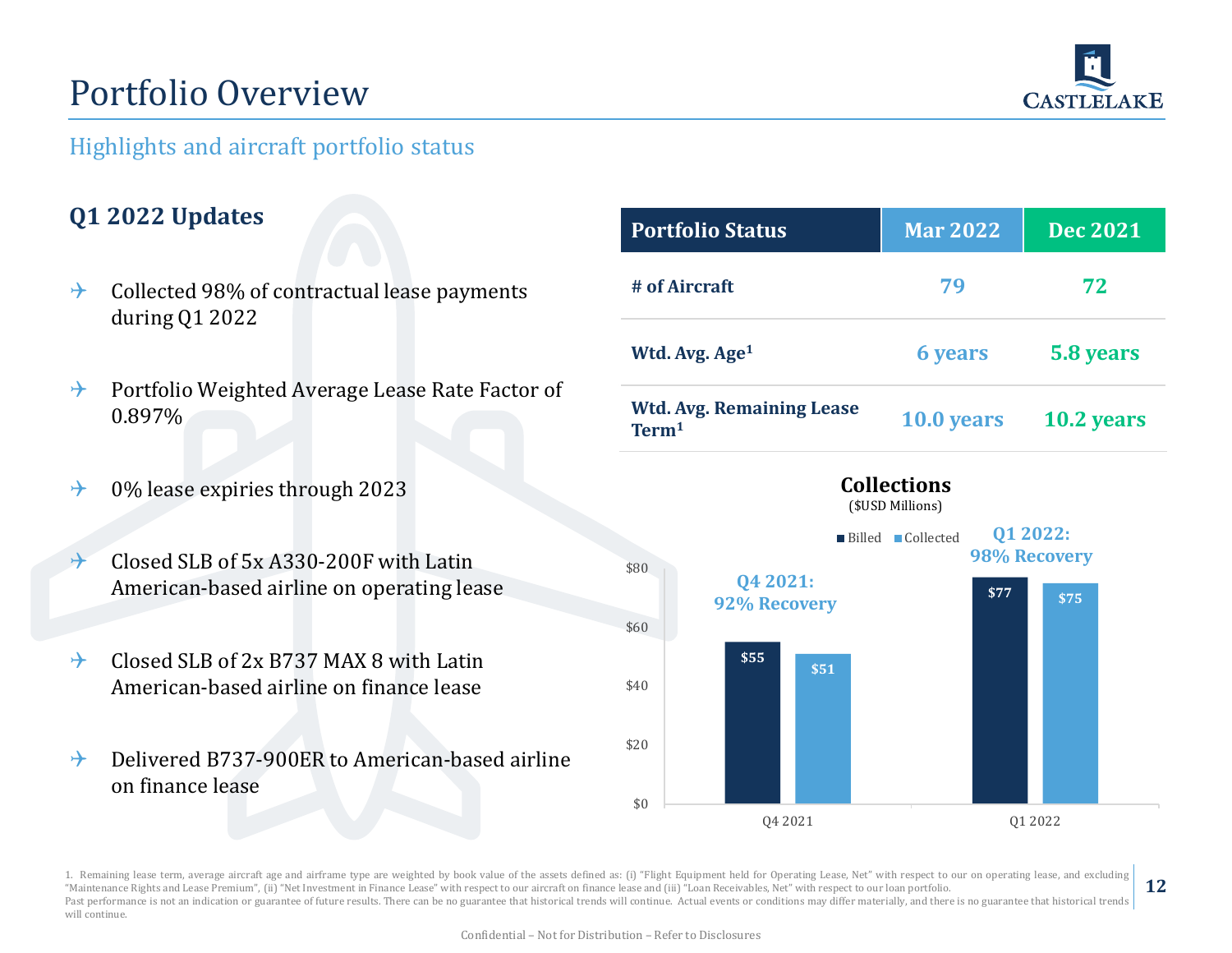## Portfolio Overview



#### Summary of assets as of March 31, 2022<sup>1</sup>

#### 79 aircraft with a weighted average age of 6 years and remaining lease term of 10 years<sup>2</sup>



1. All concentrations weighted by Flight Equipment held for operating leases, net; Net Investment in finance leases; and Loan Investments with respect to our loan portfolio as of March 31, 2022.

2. Remaining lease term, average aircraft age and airframe type are weighted by book value of the assets defined as: (i) "Flight Equipment held for Operating Lease, Net" with respect to our on operating lease, and excluding "Maintenance Rights and Lease Premium", (ii) "Net Investment in Finance Lease" with respect to our aircraft on finance lease and (iii) "Loan Receivables, Net" with respect to our loan portfolio.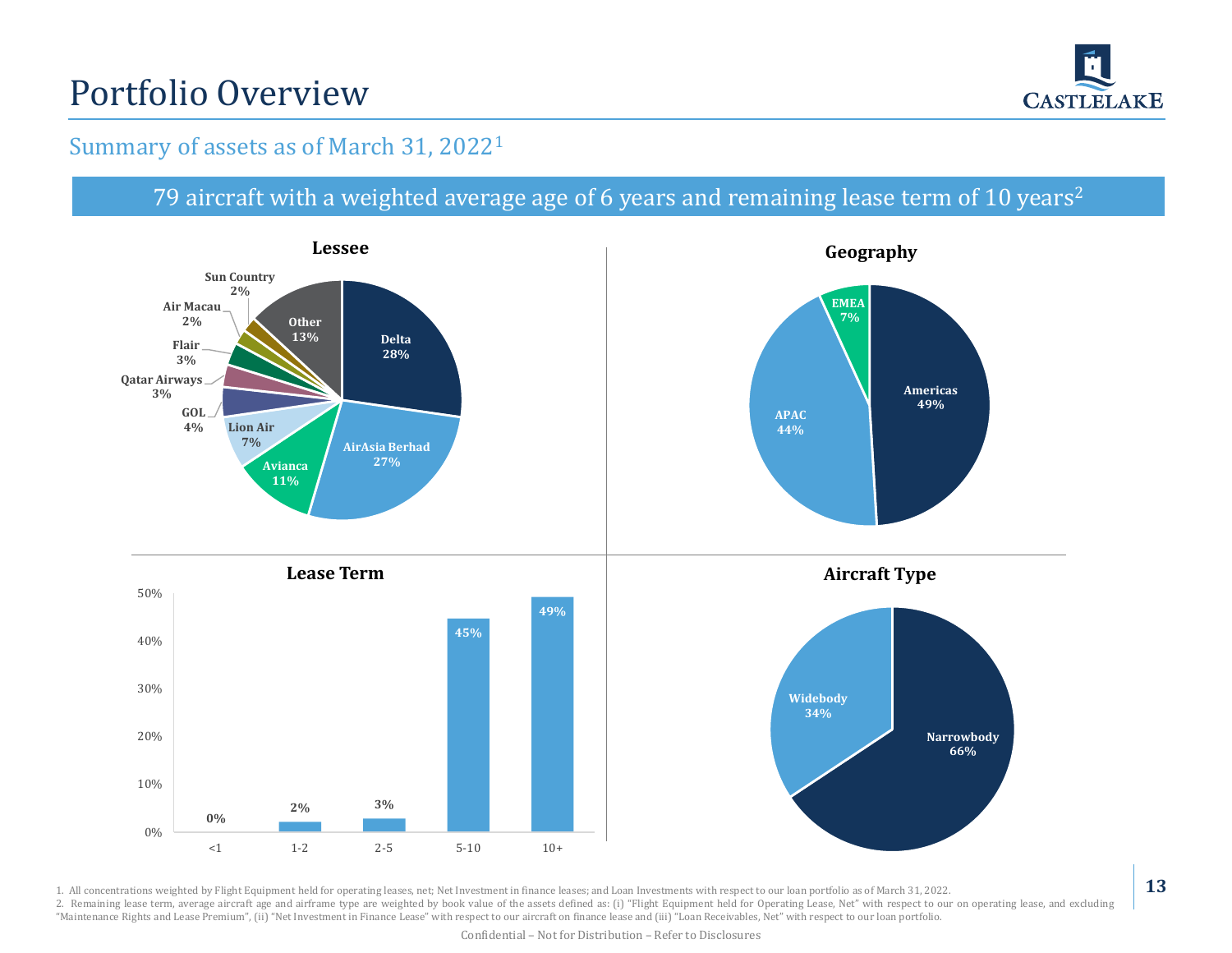## Financial Update

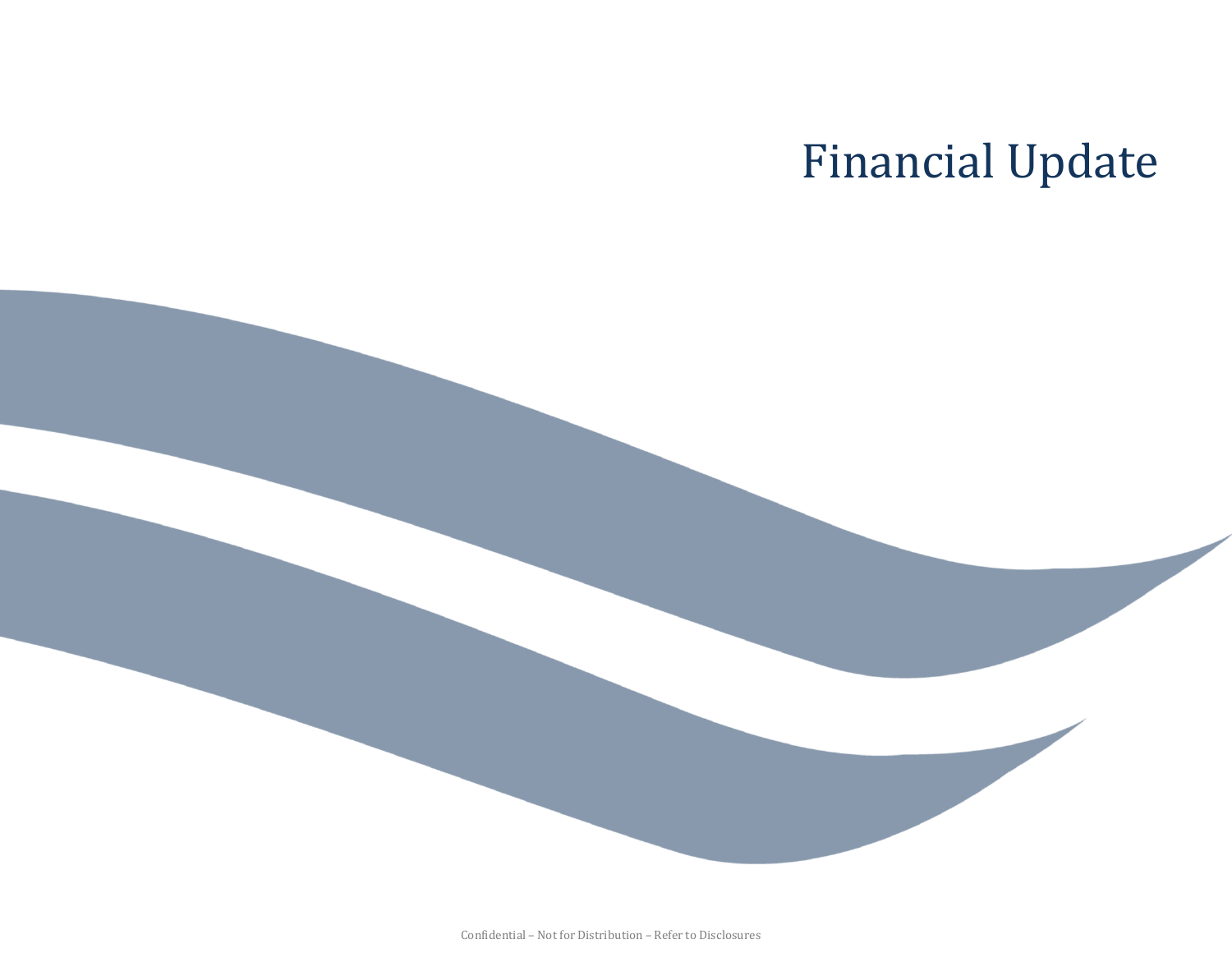## Financial Update

# **CASTLELAKE**

#### Capital Structure

#### **Capital Activity During Q1 2022**

- $\rightarrow$  Increased equity capital from CLA IV of \$72mm
- $\rightarrow$  Fully hedged Term Loan B at 1.873% LIBOR<sup>1</sup>
- $\rightarrow$  Maintained significant liquidity and low leverage
- $\rightarrow$  Drew \$220mm from RCF, maintaining \$499mm undrawn
- $\rightarrow$  Discussing RCF upsize with lenders

| <b>Secured Revolving Credit: Financial Covenants</b>   | <b>Benchmark</b>    | Result <sup>2</sup>  |
|--------------------------------------------------------|---------------------|----------------------|
| <b>Fixed Charge Coverage Ratio</b>                     | Greater than 1.20x  | 2.43x                |
| <b>Debt to Equity Ratio</b>                            | Less than 4.25x     | 2.16x                |
| <b>LTV Ratio</b>                                       | Less than $70.0\%$  | 62.0%                |
| <b>Consolidated Liquidity (Unrestricted Cash Flow)</b> | Greater than \$75mm | \$138mm <sup>3</sup> |

| Term Loan Status (As of March 31, 2022) |                  |               |                 |  |
|-----------------------------------------|------------------|---------------|-----------------|--|
|                                         | <b>Benchmark</b> | <b>Result</b> | <b>Headroom</b> |  |
| <b>Term Loan B</b>                      | 70.0%            | 64.8%         | 5.2%            |  |
| <b>AirAsia Term</b>                     | 80.0%            | 68.1%         | 11.9%           |  |

| Capital Structure (As of March 31, 2022)                   |                                                 |                                  |                      |  |
|------------------------------------------------------------|-------------------------------------------------|----------------------------------|----------------------|--|
|                                                            | Debt outstanding as of<br><b>March 31, 2022</b> | # of Aircraft /<br><b>Assets</b> | <b>Maturity Date</b> |  |
| <b>Secured Revolving</b><br>Credit                         | \$251,000,000                                   | 8                                | 19-0ct-24            |  |
| <b>Term Loan Credit</b>                                    | \$1,174,100,000                                 | 52                               | $22-0ct-26$          |  |
| <b>Senior Secured</b><br><b>Credit ("AirAsia</b><br>Term") | \$242,745,865                                   | 11                               | $24$ -Apr-24         |  |
| <b>Bond (2021)</b>                                         | \$420,000,000                                   | N/A                              | $15$ -Apr-27         |  |
| <b>Unencumbered</b><br>Pool                                | N/A                                             | 8                                | N/A                  |  |
| <b>TOTAL</b>                                               | \$2,087,845,865                                 | 79                               | N/A                  |  |
| <b>Undrawn</b><br><b>Commitment</b><br>(RCF)               | \$499,000,000                                   | N/A                              | N/A                  |  |
| <b>Total Cash</b>                                          | \$158,730,569                                   | 79                               | N/A                  |  |
| <b>Total Equity</b>                                        | \$967,175,581                                   | 79                               | N/A                  |  |

2. Results reflective of those reported in the Quarterly Compliance Certificate delivered on April 19, 2022 with Liquidity as of April 19, 2022.

3. Cash balance as of April 19, 2022 reported in the FCCR certificate.

<sup>1.</sup> Represents weighted average fixed pay rate.